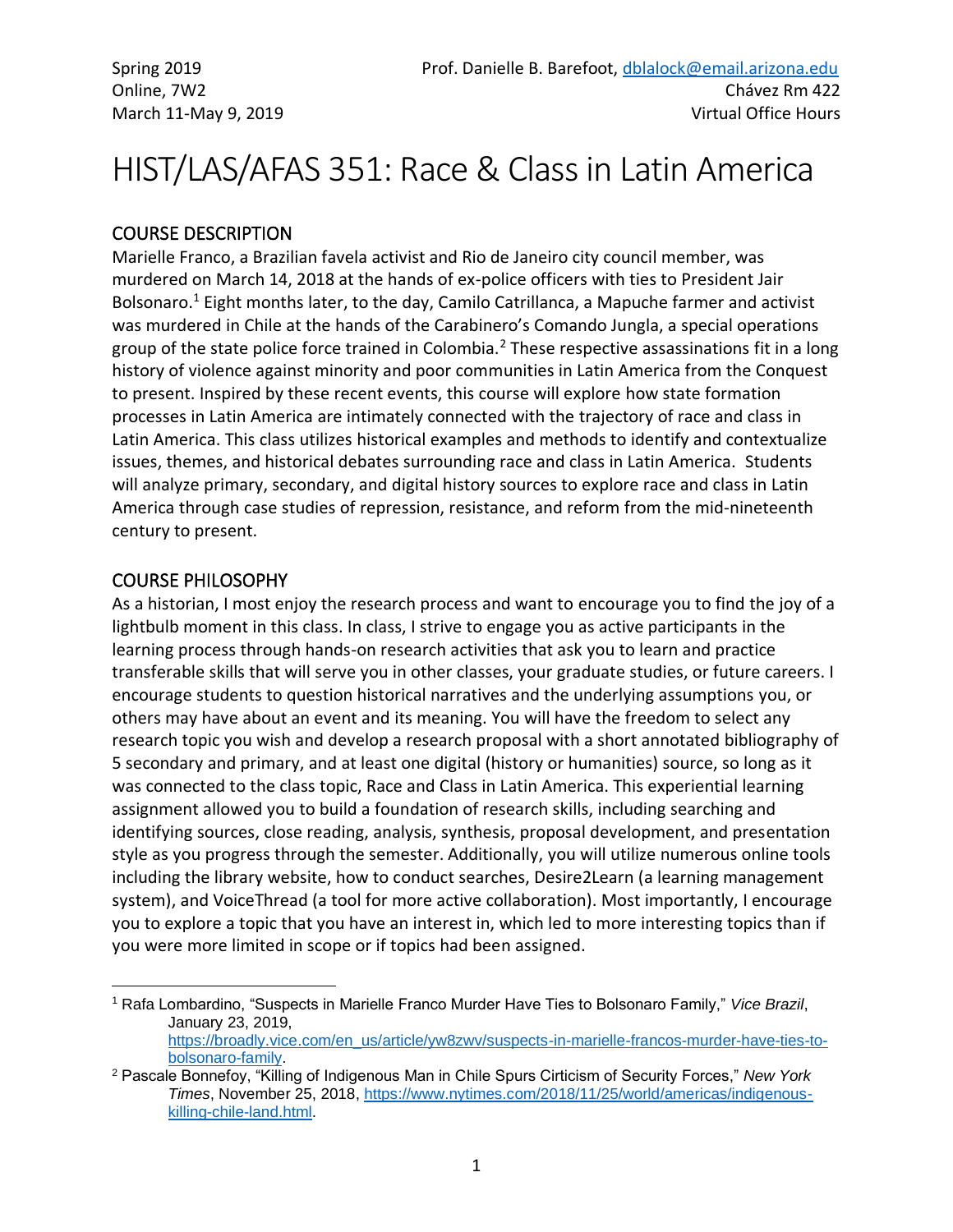## LEARNING OUTCOMES<sup>3</sup>

In this course, students will:

- $\star$  Define the concepts of race and class, and how they relate to Latin America;
- $\star$  Analyze primary sources for context and place within broader content of the secondary sources;
- $\star$  Evaluate key historical arguments in secondary sources;
- $\star$  Design and exhibit a digital history presentation;
- $\star$  Evaluate peer presentations and incorporate your own knowledge in the feedback;
- $\star$  Develop a research proposal & bibliography focused on a historical topic relevant to race and/or class in Latin America, grounded with primary and secondary sources;
- $\star$  Reflect on the different race and class experiences learned in this course and how your understanding evolves.

#### REQUIRED READINGS

All required readings and films are posted on D2L. You will not need to purchase any materials for this course.

## **CONTACT**

This is an online course, thus all office hours will be held virtually. I check my emails frequently and hope to respond as quickly as possible. You should expect to receive a reply within 24 hours through the week, but I may be slower on weekends. I will be available on Google Hangouts on Mon. and Wed. from 15:00-16:00 (3:00-4:00 p.m.). If you would prefer to meet with me in person, please email me ahead of time to confirm I will be on campus. Students will be required to meet with me at least once during the semester.<sup>4</sup> Students should email Prof. Barefoot ahead of time to set up a virtual meeting. Online office hours will be held by appointment through Google Hangouts.

#### ASSIGNMENT & GRADING OVERVIEW

| * Introduce yourself under "Our Class" VoiceThread post                  | 1%  |
|--------------------------------------------------------------------------|-----|
| * Analytical Outlines/Replies                                            | 24% |
| $\star$ Comprehension quizzes                                            | 25% |
| $\star$ Digital History presentation                                     | 25% |
| $\star$ Research Proposal/Bibliography                                   | 25% |
| Grade distribution: 100-90%=A, 89-80%=B, 79-70%=C, 69-60%=D, below 59%=E |     |

<sup>&</sup>lt;sup>3</sup> The History Department's mandatory learning objectives for students are : 1) Write clear, well-organized prose; 2) Analyze primary sources in light of their historical context, audience, and author's intent; 3) Recognize and evaluate competing historical interpretations.

<sup>4</sup> Note: There is no grade attached to this requirement. Prof. Barefoot expects all students to comply with this requirement.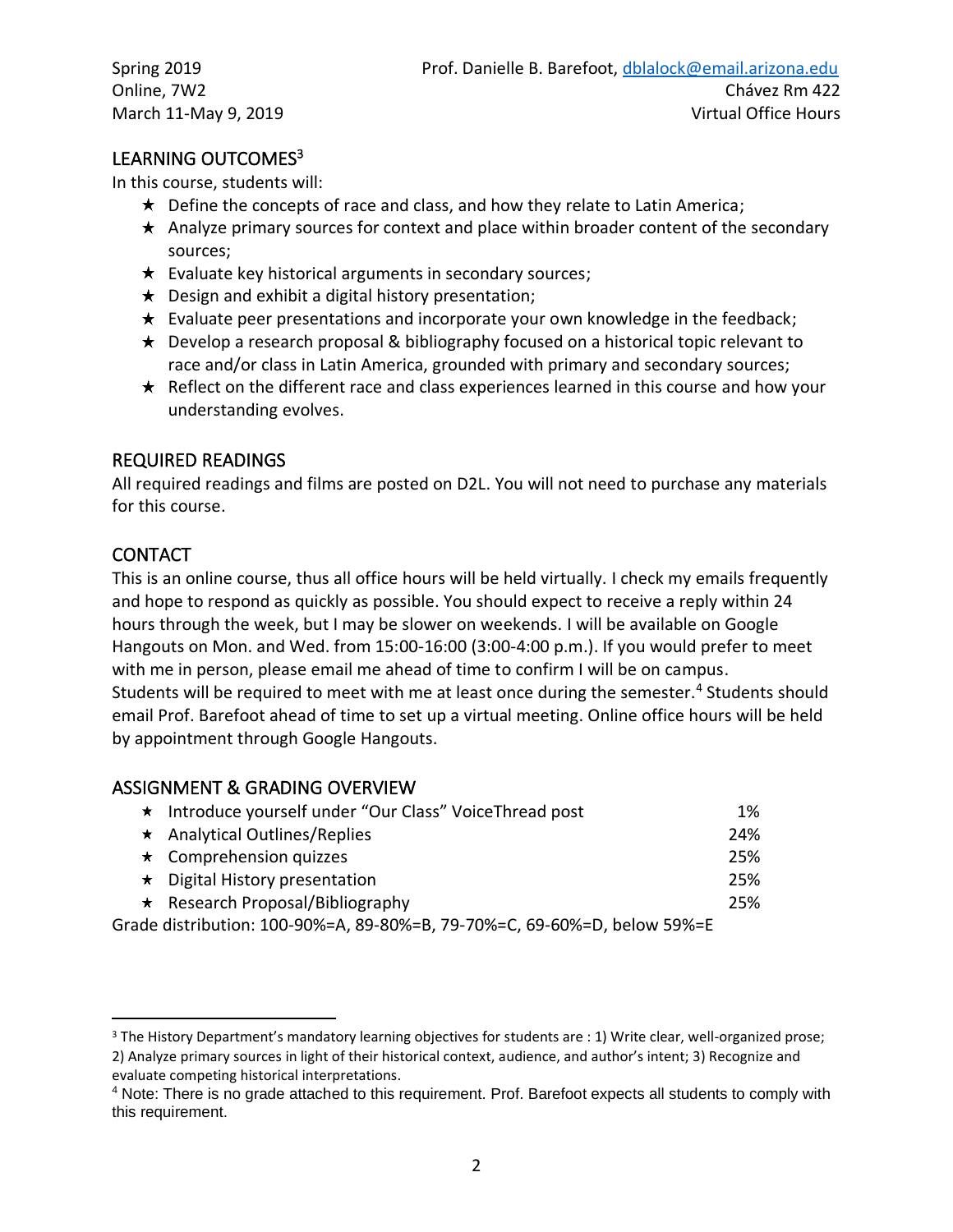Detailed assignment instructions (including formatting, content, and structure) will be posted on D2L under the Syllabus tab.

 $\star$  Analytical Outlines and Replies (24%):

This assignment consists of an original post and two replies. Students will create an analytical PowerPoint, audio, video, or written document to make connections between the main arguments and key points of each module's assigned materials. Posts should be 300-500 words (text) or 5-7 minutes long (video/audio). These will be posted in the appropriate VoiceThread module on the D2L course site. The weekly reading outline post should include: at least one reference to each of the assigned weekly materials (lecture, readings, podcasts, and films). At a minimum, students must reply to at least two classmate outlines. Replies may be in the form of text, audio, or video.

 $\star$  Comprehension quizzes (25%)

Students will complete 10 short quizzes to assess their mastery of and engagement with course content and assigned materials. Quizzes may contain questions in the form of multiple choice, true false, fill in the blank, short answer, and short essays. These quizzes will not be timed. Students may use notes.

 $\star$  Digital History presentation (25%)

During the first week of class, students will select a digital history website project and sign-up for a final presentation date. At the end of the semester (between April 29 and May 8), students will upload a 15-minute presentation to VoiceThread (examples include PowerPoint, Video, Screen Recording, etc). These presentations will engage with a digital history website. Students should address the following: what is the website subject/content? Who created the website? Describe the website features. Address anything you think might be lacking. What primary sources does the project contain? Is the website engaging? Highlight at least one interesting primary source on the site/that the site led you to find. Students who are not presenting will ask questions and offer feedback to their classmates. **Students have the option to propose other digital history websites, but must receive prior approval from Prof. Barefoot.** This project has accountability benchmarks throughout the semester that add up to the 25% total: Select a digital history site from the list and sign up for a presentation slot (2%), Draft of Digital History presentation (7%), Final presentation (13%), Interaction with at least 2 classmate presentations (3%).

**★** Research Proposal/Bibliography (25%)

Put together a short bibliography (5 academic books/5 scholarly journal articles) on a topic of your choosing. The topic must be related to race/class in Latin America. The submission will include a one-page write-up (single space). In this brief proposal, students will define their topic, identify a research question, discuss the digital history project consulted, and how the sources help direct the project. I have edited the **Library Tools** tab to have relevant databases to help you get started. This assignment has accountability benchmarks throughout the semester that add up to the 25% total: Identify topic and research question for Research Proposal/Bibliography assignment (2%), Research Proposal/ Bibliography draft (7%), Peer review of Research Proposal/Bibliography draft (3%), Research Proposal/Bibliography final draft (13%).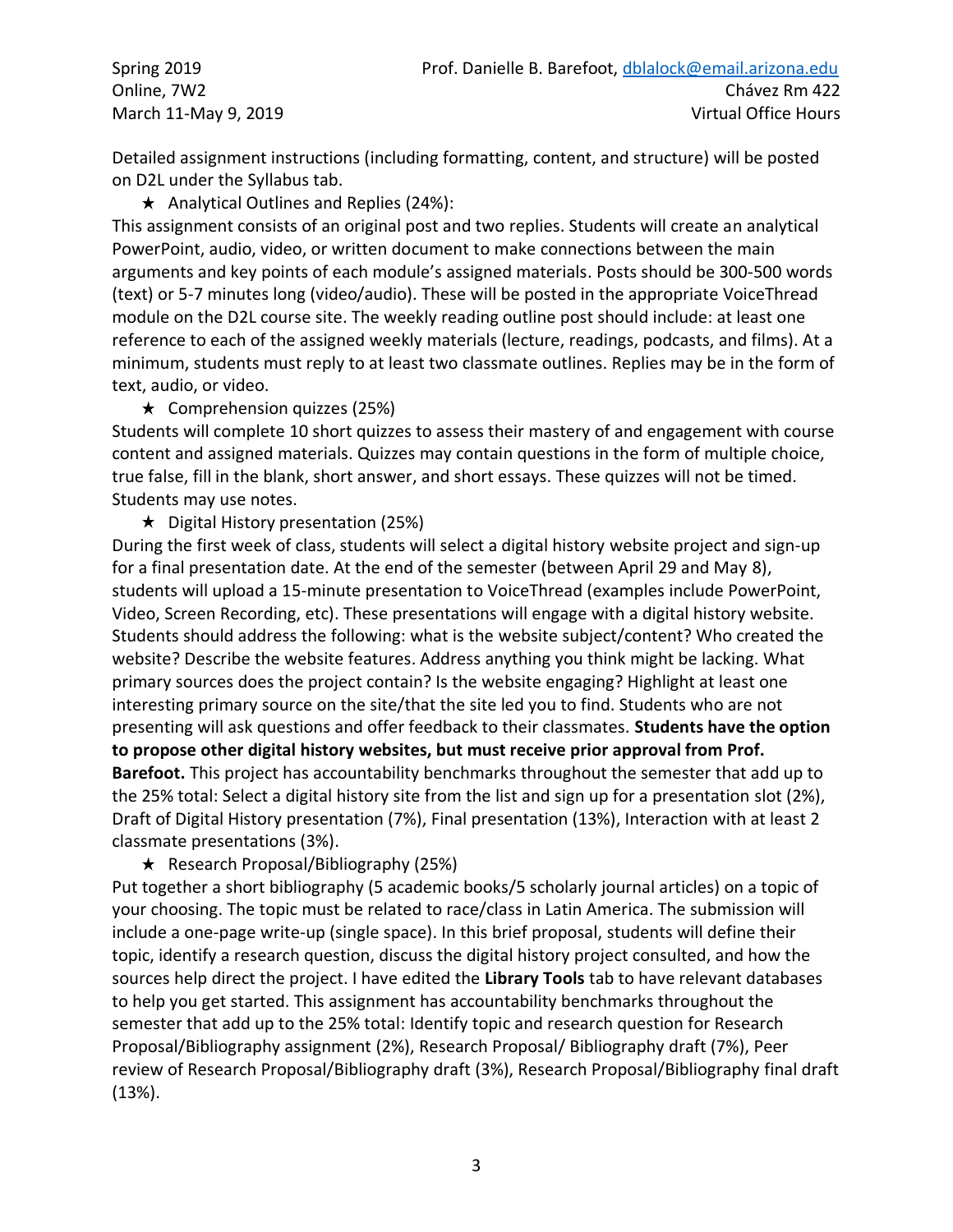\*Consult Prof. Barefoot if you have questions, want to go over sources, or discuss your ideas!\*

# COVID-19 Statement – if I were teaching this course, I would include a COVID-19 statement and I want to develop a statement.

## COURSE SCHEDULE & DUE DATES

**Module 1: The Colonial Order: Constructing Race and Class (March 11-17)** READ (64 pp.):

Eduardo Galeano, "Introduction: 120 Million Children in the Eye of the Hurricane," in *Open Veins of Latin America: F[ive Centuries of the Pillage of a Continent](https://ebookcentral.proquest.com/lib/uaz/detail.action?docID=3025641)* (New York: Monthly Review Press, 1997), 1-8,

[https://ebookcentral.proquest.com/lib/uaz/detail.action?docID=3025641.](https://ebookcentral.proquest.com/lib/uaz/detail.action?docID=3025641)

- María Elena Martínez, "The Black Blood of New Spain: *Limpieza de Sangre*, Racial Violence, and Gendered Power in Early Colonial Mexico," in *William and Mary Quarterly* 61, no. 3 (2004), 479-520, [https://www-jstor-org.ezproxy2.library.arizona.edu/stable/3491806.](https://www-jstor-org.ezproxy2.library.arizona.edu/stable/3491806)
- Ben Vinson III, "Wayward Mixture: The Problem of Race in the Colonies," in *Before Mestizaje: The Frontiers of Race and Caste in Colonial Mexico* (London: Cambridge University Press, 2018), 1-17.
- Casta Paintings[:](http://realhistoryww.com/world_history/ancient/Meso_America_Casta_Paintings.htm) [http://realhistoryww.com/world\\_history/ancient/Meso\\_America\\_Casta\\_Paintings.htm](http://realhistoryww.com/world_history/ancient/Meso_America_Casta_Paintings.htm)

TO-DO:

- **★** Introduce yourself under "Our Class" VoiceThread post
- $\star$  Update D2L profile to include a photo of yourself (or something that represents you)
- $\star$  Select a digital history site from the list and sign up for a presentation slot (2%)—by Sunday, March 17, 2019 at 23:00 (11:00 p.m.)
- $\star$  Syllabus Quiz—by Thursday, March 14, 2019 at 23:00 (11:00 p.m.)
- $\star$  Module 1 Quiz  $-$ by Sunday, March 17, 2019 at 23:00 (11:00 p.m.)
- $\star$  No Analytical Outline/Replies due for week 1

**Module 2: Liberalism vs. Conservatism: How to Construct the "Nation" (March 18-24)** READ (61 pp.):

- Peter Wade, "Liberalism and Its Contradictions: Democracy and Hierarchy in *Mestizaje* and Genomics in Latin America," *Latin American Research Review* 52, no 4. (2017), 623–638, [https://larrlasa.org/articles/10.25222/larr.41/.](https://larrlasa.org/articles/10.25222/larr.41/)
- George Reid Andrews, "Chapter 2: 'An Exterminating Bolt of Lightning': The Wars of Freedom, 1810-1890," in *Afro-Latin America, 1800-2000* (New York: Oxford University Press, 2004), 53-84,

[https://ebookcentral.proquest.com/lib/uaz/reader.action?docID=316386&ppg=68.](https://ebookcentral.proquest.com/lib/uaz/reader.action?docID=316386&ppg=68)

\* Simón de Bolívar, "Message to the Congress at Angostura, 1819," Fordham University's *Modern History Sourcebook*[, https://sourcebooks.fordham.edu/mod/1819bolivar.asp.](https://sourcebooks.fordham.edu/mod/1819bolivar.asp) (3 pp.)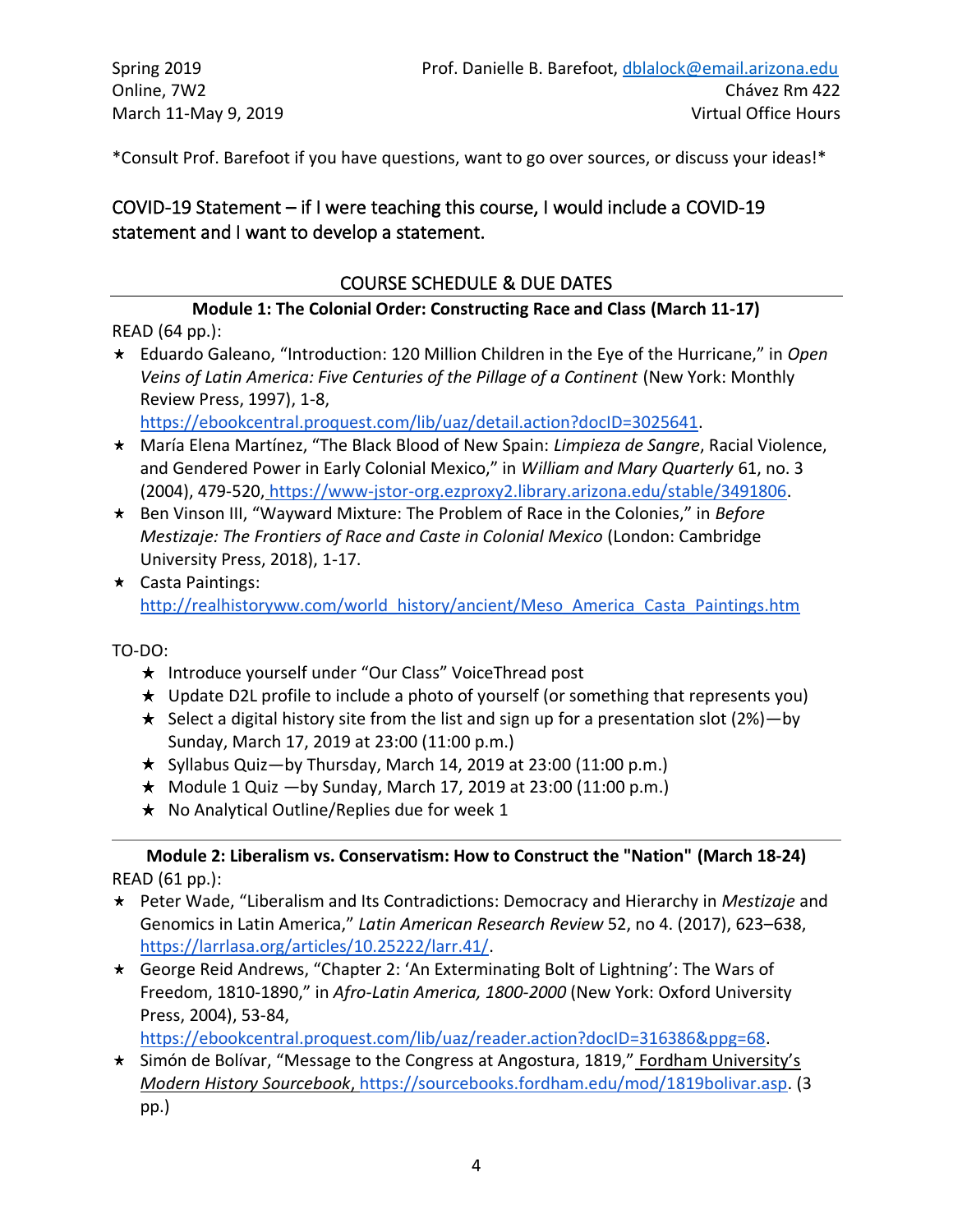Agustín Iturbide, "Plan de Iguala," *The Mexico Reader* ed. by Gilbert M. Joseph, Timothy J. Henderson, Robin Kirk, and Orin Starn (Durham, N.C.: Duke University Press, 2009), [192-](https://ebookcentral.proquest.com/lib/uaz/reader.action?ppg=9&docID=1167843&tm=1539563390770) [195,](https://ebookcentral.proquest.com/lib/uaz/reader.action?ppg=9&docID=1167843&tm=1539563390770) 

[https://ebookcentral.proquest.com/lib/uaz/reader.action?ppg=9&docID=1167843&tm=153](https://ebookcentral.proquest.com/lib/uaz/reader.action?ppg=9&docID=1167843&tm=1539563390770) [9563390770.](https://ebookcentral.proquest.com/lib/uaz/reader.action?ppg=9&docID=1167843&tm=1539563390770)

Juan Bautista Alberdi translated by "Immigration as a Means of Progress," in *The Argentina Reader* edited by Gabriela Nouzeilles and Graciela Montaldo (Durham, N.C.: Duke University Press, 2002), 95-101,

[http://ezproxy.library.arizona.edu/login?url=http://search.ebscohost.com/login.aspx?direct](http://ezproxy.library.arizona.edu/login?url=http://search.ebscohost.com/login.aspx?direct=true&db=nlebk&AN=600435&site=ehost-live&ebv=EB&ppid=pp_101) [=true&db=nlebk&AN=600435&site=ehost-live&ebv=EB&ppid=pp\\_101.](http://ezproxy.library.arizona.edu/login?url=http://search.ebscohost.com/login.aspx?direct=true&db=nlebk&AN=600435&site=ehost-live&ebv=EB&ppid=pp_101)

Severo Martínez Peláez, "The Ladino," *in The Guatemala Reader: History, Culture, and Politics*, edited by Greg Grandin, Deborah T. Levenson, and Elizabeth Oglesby (Durham, N.C.: Duke University Press, 2011), 129-132[,](https://ebookcentral.proquest.com/lib/uaz/reader.action?ppg=163&docID=1173053&tm=1539565217974)

[https://ebookcentral.proquest.com/lib/uaz/reader.action?ppg=163&docID=1173053&tm=1](https://ebookcentral.proquest.com/lib/uaz/reader.action?ppg=163&docID=1173053&tm=1539565217974) [539565217974](https://ebookcentral.proquest.com/lib/uaz/reader.action?ppg=163&docID=1173053&tm=1539565217974)

TO-DO:

- $\star$  Identify topic and research question for Research Proposal/Bibliography assignment (2.5%)—due by Wednesday, March 20, 2019, at 22:00 (10:00 p.m.)
- $\star$  Analytical Outline—by Friday, March 22, 2019 at 23:00 (11:00 p.m.)
- $\star$  Analytical Outline Replies—By Sunday, March 24 at 23:00 (11:00 p.m.)
- $\star$  Module 2 Quiz  $-$ by Sunday, March 24, 2019 at 23:00 (11:00 p.m.)

## **Module 3: Positivism: Order and Progress (March 25-31)**

READ (69 pp.):

- George Reid Andrews, "Chapter 3: 'Our New Citizens, The Blacks': The Politics of Freedom, 1810-1890," in *Afro-Latin America, 1800-2000* (New York: Oxford University Press, 2004), 85-116, [https://ebookcentral.proquest.com/lib/uaz/reader.action?docID=316386&ppg=68.](https://ebookcentral.proquest.com/lib/uaz/reader.action?docID=316386&ppg=68)
- Arturo Ardao, "Assimilation and Transformation of Positivism in Latin America," *Journal of the History of Ideas* 24, no. 4 (Oct-Dec., 1963), 515-522, [https://www-jstor](https://www-jstor-org.ezproxy2.library.arizona.edu/stable/2707981)[org.ezproxy2.library.arizona.edu/stable/2707981.](https://www-jstor-org.ezproxy2.library.arizona.edu/stable/2707981)
- Nancy Leys Stepan, "Eugenics in Latin America: Its Origins and Institutional Ecology," in *The Hour of Eugenics: [Race, Gender, and Nation in Latin America](http://ezproxy.library.arizona.edu/login?url=http://search.ebscohost.com/login.aspx?direct=true&db=nlebk&AN=1508189&site=ehost-live&ebv=EB&ppid=pp_Cover)* (Ithaca, N.Y.: Cornell University Press, 1996), 35-62,

[http://ezproxy.library.arizona.edu/login?url=http://search.ebscohost.com/login.aspx?direct](http://ezproxy.library.arizona.edu/login?url=http://search.ebscohost.com/login.aspx?direct=true&db=nlebk&AN=1508189&site=ehost-live&ebv=EB&ppid=pp_Cover) [=true&db=nlebk&AN=1508189&site=ehost-live&ebv=EB&ppid=pp\\_Cover.](http://ezproxy.library.arizona.edu/login?url=http://search.ebscohost.com/login.aspx?direct=true&db=nlebk&AN=1508189&site=ehost-live&ebv=EB&ppid=pp_Cover)

Carlos Manuel de Céspedes, "Freedom and Slavery," translated by Aviva Chomsky, in *The Cuba Reader: History, Culture, and Politics*, ed. Aviva Chomsky, Barry Carr, and Pamela Maria Smorkaloff (Durham, N.C.: Duke University Press, 2003), 115-117, [http://ezproxy.library.arizona.edu/login?url=http://search.ebscohost.com/login.aspx?direct](http://ezproxy.library.arizona.edu/login?url=http://search.ebscohost.com/login.aspx?direct=true&db=nlebk&AN=600344&site=ehost-live&ebv=EB&ppid=pp_115) [=true&db=nlebk&AN=600344&site=ehost-live&ebv=EB&ppid=pp\\_115.](http://ezproxy.library.arizona.edu/login?url=http://search.ebscohost.com/login.aspx?direct=true&db=nlebk&AN=600344&site=ehost-live&ebv=EB&ppid=pp_115)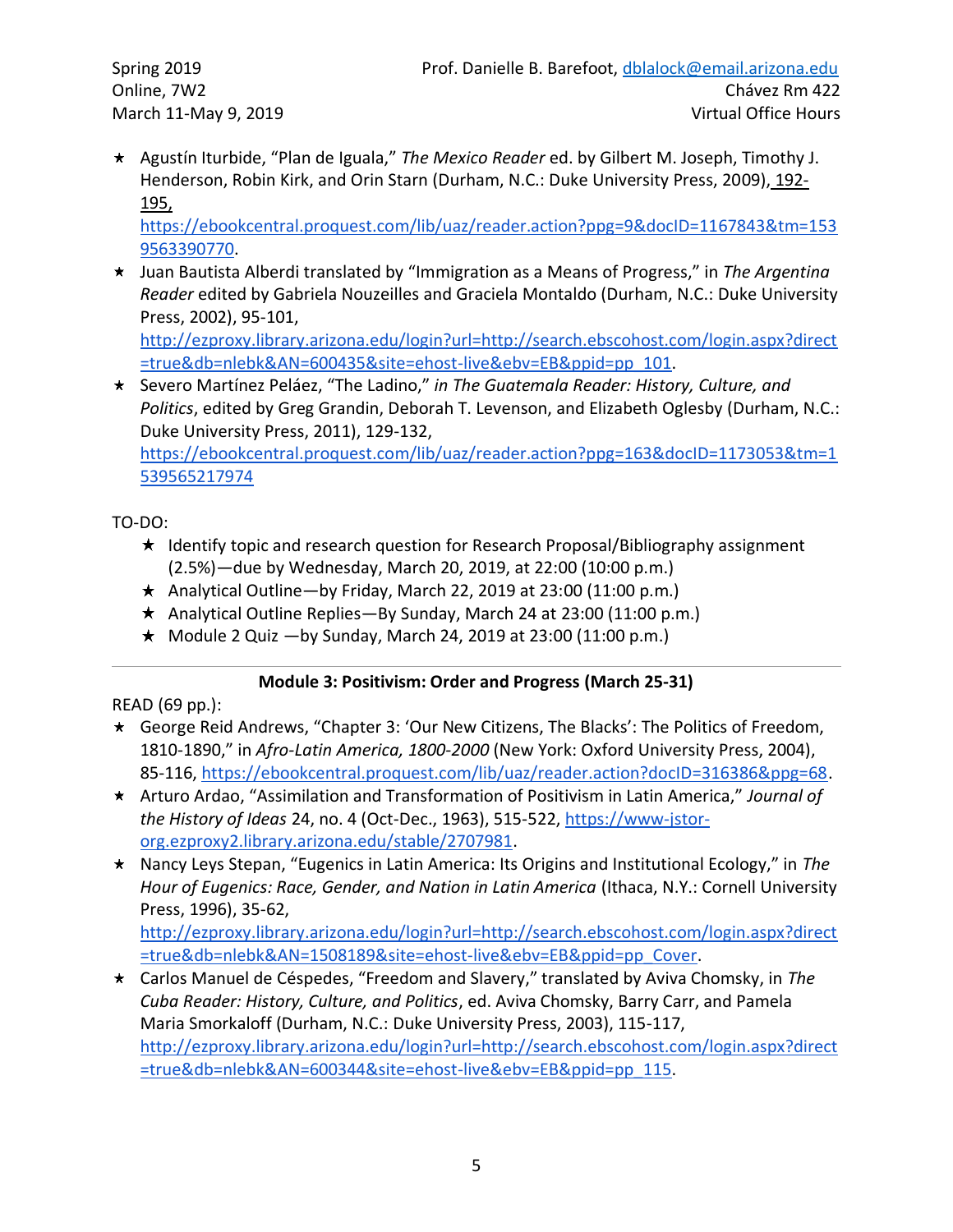\* Princess Isabel and Rodrigo Augusto da Silva, "Abolition Decree," translated by Robert M. Levine and John J. Crocitti, in *The Brazil Reader: History, Culture, and Politics*, ed. James N. Green, Victoria Langland, and Lilia Moritz Schwarcz, (Durham, N.C.: Duke University Press, 2019), 253-254,

[http://ezproxy.library.arizona.edu/login?url=http://search.ebscohost.com/login.aspx?direct](http://ezproxy.library.arizona.edu/login?url=http://search.ebscohost.com/login.aspx?direct=true&db=nlebk&AN=1949365&site=ehost-live&ebv=EB&ppid=pp_253) [=true&db=nlebk&AN=1949365&site=ehost-live&ebv=EB&ppid=pp\\_253.](http://ezproxy.library.arizona.edu/login?url=http://search.ebscohost.com/login.aspx?direct=true&db=nlebk&AN=1949365&site=ehost-live&ebv=EB&ppid=pp_253)

TO-DO:

- $\star$  Draft of Digital History presentation (7%)—due by Wednesday, March 27, 2019 at 22:00 (10:00 p.m.)
- $\star$  Analytical Outline—by Friday, March 29, 2019 at 23:00 (11:00 p.m.)
- $\star$  Analytical Outline Replies—By Sunday, March 31 at 23:00 (11:00 p.m.)
- $\star$  Module 3 Quiz  $-$ by Sunday, March 31, 2019 at 23:00 (11:00 p.m.)

## **Module 4: "Good Citizens": Immigration, Industrialization, and Populism in the World Wars (April 1-7)**

READ (86 pp.):

- Angela Vergara, "Chilean Workers and the Great Depression," in *The Great Depression in the Americas* ed. Paulo Drinot and Alan Knight (Durham, N.C.: Duke University Press, 2014), 51-80.
- \* Jorge Fernández Anaya, interviewed by Carlos Figueroa Ibarra, "A Mexican Bolshevik in Central America," *in The Guatemala Reader: History, Culture, and Politics*, edited by Greg Grandin, Deborah T. Levenson, and Elizabeth Oglesby (Durham, N.C.: Duke University Press, 2011), 174-184,

[http://ezproxy.library.arizona.edu/login?url=http://search.ebscohost.com/login.aspx?direct](http://ezproxy.library.arizona.edu/login?url=http://search.ebscohost.com/login.aspx?direct=true&db=nlebk&AN=1508189&site=ehost-live&ebv=EB&ppid=pp_Cover) [=true&db=nlebk&AN=1508189&site=ehost-live&ebv=EB&ppid=pp\\_Cover.](http://ezproxy.library.arizona.edu/login?url=http://search.ebscohost.com/login.aspx?direct=true&db=nlebk&AN=1508189&site=ehost-live&ebv=EB&ppid=pp_Cover)

- Florencia E. Mallon, "And Then, Suddenly, the Land Disappeared, 1906–1940," in *Courage Tastes of Blood: The Mapuche Community of Nicolás Ailío and the Chilean State, 1906–2001* (Durham, N.C.: Duke University Press, 2005), 34-61.
- Seiichi Higashide, Chapter 8: "The Ordeal of 'Utopia'" in *Adios to Tears: The Memoirs of a*  Japanese Peruvian Internee in U.S. Concentration Camps (Seattle, W.A.: University of Washington Press, 2000), 155-175,

[https://ebookcentral.proquest.com/lib/uaz/detail.action?docID=3444438.](https://ebookcentral.proquest.com/lib/uaz/detail.action?docID=3444438)

\* Densho Digital Repository, "Letter from the U.S. Embassy," July 20, 1942, [http://ddr.densho.org/ddr-densho-67-35/.](http://ddr.densho.org/ddr-densho-67-35/) (1 pp.)

TO-DO:

- Research Proposal/ Bibliography draft (7%)—Proposal draft due to Assignment Dropbox folder by Wednesday, April 3, 2019 at 22:00 (10:00 p.m.)
- $\star$  Analytical Outline—by Friday, April 5, 2019 at 23:00 (11:00 p.m.)
- $\star$  Analytical Outline Replies—By Sunday, April 7 at 23:00 (11:00 p.m.)
- $\star$  Module 4 Quiz —by Sunday, April 7, 2019 at 23:00 (11:00 p.m.)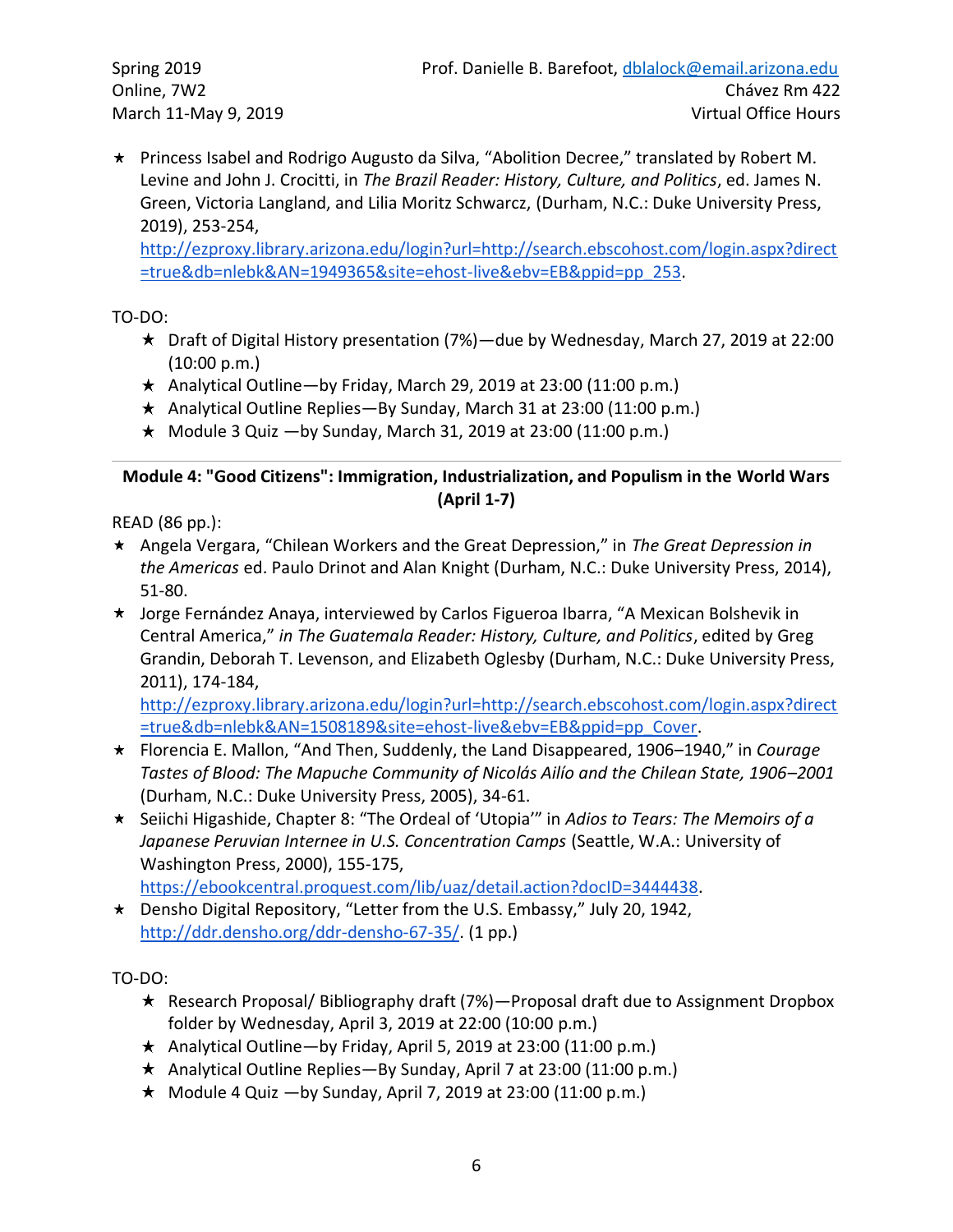#### **Module 5: The Cold War: Civil Rights and Revolutionary Ideas (April 8-14)** READ/WATCH (76 pp.):

- Film: *Machuca*.
- \* Juan Rulfo, "They Gave Us the Land," (465-469) and Andrew Sackett, "The Two Faces of Acapulco during the Golden Age," (500-510), in *The Mexico Reader* ed. by Gilbert M. Joseph, Timothy J. Henderson, Robin Kirk, and Orin Starn (Durham, N.C.: Duke University Press, 2009)[,](https://ebookcentral.proquest.com/lib/uaz/reader.action?ppg=9&docID=1167843&tm=1539563390770)

[https://ebookcentral.proquest.com/lib/uaz/reader.action?ppg=9&docID=1167843&tm=153](https://ebookcentral.proquest.com/lib/uaz/reader.action?ppg=9&docID=1167843&tm=1539563390770) [9563390770.](https://ebookcentral.proquest.com/lib/uaz/reader.action?ppg=9&docID=1167843&tm=1539563390770)

\* Miguel Marmól, as recorded by Robert Alexander, "'If That Is Communism, Then They Are Communists," (214-216) and Fuerzas Armadas Rebeldes, Ejército Guerrillero de los Pobres, Organización Revolucionaria del Pueblo en Armas, and Unidad Revolucionaria Nacional Guatemalteca, "Guerrilla Armies of the Poor," (335-339), in *The Guatemala Reader*, edited by Greg Grandin, Debo[rah T. Levenson, and Elizabeth Oglesby \(Durham, N.C.: Duke](https://ebookcentral.proquest.com/lib/uaz/reader.action?ppg=163&docID=1173053&tm=1539565217974)  University Press, 2011),

[https://ebookcentral.proquest.com/lib/uaz/reader.action?ppg=163&docID=1173053&tm=1](https://ebookcentral.proquest.com/lib/uaz/reader.action?ppg=163&docID=1173053&tm=1539565217974) [539565217974](https://ebookcentral.proquest.com/lib/uaz/reader.action?ppg=163&docID=1173053&tm=1539565217974)

- Che Guevara, "Guerrilla Warfare: A Method," September 1963[,](https://www.marxists.org/archive/guevara/1963/09/guerrilla-warfare.htm) [https://www.marxists.org/archive/guevara/1963/09/guerrilla-warfare.htm.](https://www.marxists.org/archive/guevara/1963/09/guerrilla-warfare.htm)
- Piero Gleijeses, "Flee! The White Giants Are Coming!," in *Conflicting Missions: Havana, Washington, and Africa, 1959-1979* (Chapel Hill, N.C.: University of North Carolina Press, 2002), 57-76, [https://ebookcentral.proquest.com/lib/uaz/detail.action?docID=475182.](https://ebookcentral.proquest.com/lib/uaz/detail.action?docID=475182)
- \* Javier Puente, "The Military Grammar of Agrarian Reform in Peru: Campesinos and Rural Capitalism," *Radical History Review*, January 2019 (133): 78–101, doi: [https://doi](https://doi-org.ezproxy2.library.arizona.edu/10.1215/01636545-7160077)[org.ezproxy2.library.arizona.edu/10.1215/01636545-7160077.](https://doi-org.ezproxy2.library.arizona.edu/10.1215/01636545-7160077)

TO-DO:

- $\star$  Peer review of Research Proposal/Bibliography draft (2.5%)—Peer review partners will be assigned; your peer review feedback should be returned to your classmate via email (and CC Prof. Barefoot) by Wednesday, April 10, 2019 at 22:00 (10:00 p.m.)
- $\star$  Analytical Outline—by Friday, April 12, 2019 at 23:00 (11:00 p.m.)
- $\star$  Analytical Outline Replies—By Sunday, April 14 at 23:00 (11:00 p.m.)
- $\star$  Module 5 Quiz  $-$ by Sunday, April 14, 2019 at 23:00 (11:00 p.m.)
- $\star$  Movie Quiz by Sunday, April 14, 2019 at 23:00 (11:00 p.m.)

<https://www.youtube.com/watch?v=DX1uyJUa1o8>

**Module 6: Border Wars: State-Sanctioned Violence and Resistance (April 15-21)** READ/WATCH (66 pp.):

Film. *La Bestia* (*The Beast*).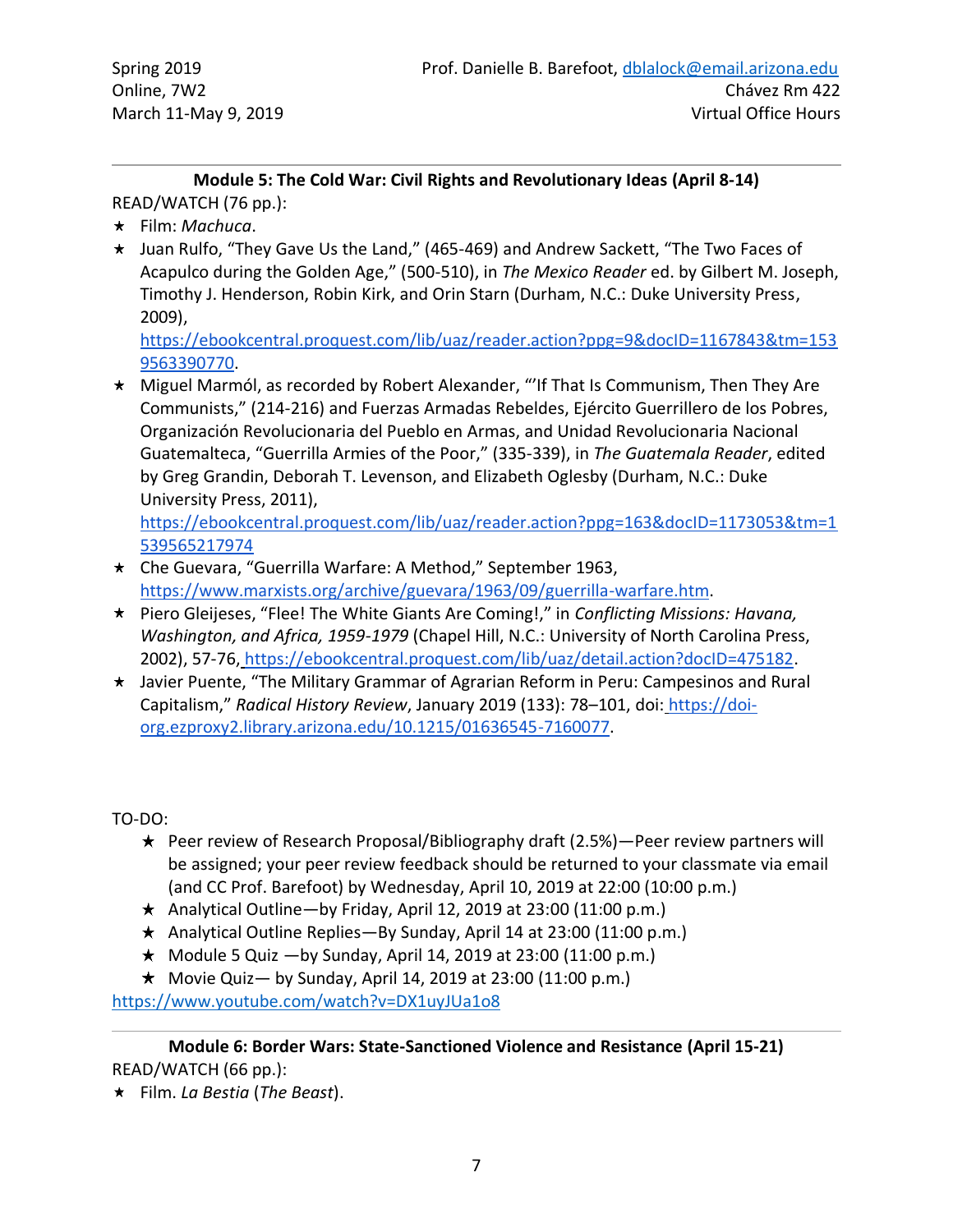- "VI: Intent to Destroy," in *The Guatemala Reader* edited by Greg Grandin, Deborah T. Levenson, and Elizabeth Oglesby (Durham, N.C.: Duke University Press, 2011), [361-365,](https://ebookcentral.proquest.com/lib/uaz/reader.action?ppg=163&docID=1173053&tm=1539565217974) [https://ebookcentral.proquest.com/lib/uaz/reader.action?ppg=163&docID=1173053&tm=1](https://ebookcentral.proquest.com/lib/uaz/reader.action?ppg=163&docID=1173053&tm=1539565217974) [539565217974](https://ebookcentral.proquest.com/lib/uaz/reader.action?ppg=163&docID=1173053&tm=1539565217974)
- \* Sonia Nazario and 3M Company, "Map: Enrique's Journey from Tegucigalpa to Nuevo Laredo," "Prologue," (6 pp.) "Part II: The Journey," (37 pp.) and "Dark River Crossing, from Part III: Across the River," (5 pp.) in *Enrique's Journey: The True Story of a Boy Determined to Reunite with His Mother* (New York: Random House, 2003), [http://ezproxy.library.arizona.edu/login?url=http://search.ebscohost.com/login.aspx?direct](http://ezproxy.library.arizona.edu/login?url=http://search.ebscohost.com/login.aspx?direct=true&db=nlebk&AN=733933&site=ehost-live&ebv=EK&ppid=Page-__-1) [=true&db=nlebk&AN=733933&site=ehost-live&ebv=EK&ppid=Page-\\_\\_-1.](http://ezproxy.library.arizona.edu/login?url=http://search.ebscohost.com/login.aspx?direct=true&db=nlebk&AN=733933&site=ehost-live&ebv=EK&ppid=Page-__-1) (48 pgs total)
- \* Greg Grandin and Elizabeth Oglesby, "Who Killed Jakelin Caal Maquín at the US Border?" *The Nation*, December 17, 2018, [https://www.thenation.com/article/guatemala-refugee](https://www.thenation.com/article/guatemala-refugee-crisis-jakelin-caal-maquin/)[crisis-jakelin-caal-maquin/.](https://www.thenation.com/article/guatemala-refugee-crisis-jakelin-caal-maquin/) (5 pp.)
- Greg Grandin and Elizabeth Oglesby, "Washington Trained Guatemala's Mass Murderers- and the Border Patrol Played a Role," *The Nation*, January 3, 2019, [https://www.thenation.com/article/border-patrol-refugees-guatemala-cia-war-crimes/.](https://www.thenation.com/article/border-patrol-refugees-guatemala-cia-war-crimes/) (9 pp.)

TO-DO:

- $\star$  Analytical Outline—by Friday, April 19, 2019 at 23:00 (11:00 p.m.)
- $\star$  Analytical Outline Replies—By Sunday, April 21 at 23:00 (11:00 p.m.)
- $\star$  Module 6 Quiz  $-$ by Sunday, April 21, 2019 at 23:00 (11:00 p.m.)
- $\star$  Movie Quiz by Sunday, April 21, 2019 at 23:00 (11:00 p.m.)

## **Module 7: Historical Antecedents, Modern Challenges (April 22-28)**

READ (35 pp.):

- Ben Vinson III, "Historian's Coda: Casta States of Mind," in *Before Mestizaje: The Frontiers of Race and Caste in Colonial Mexico* (London: Cambridge University Press, 2018), 203-208.
- Lucia Newman, "Mapuche Conflict: 'People Feel Danger Every Day,'" *AlJazeera*, November 17, 2017, [https://www.aljazeera.com/news/2017/11/mapuche-conflict-people-feel-danger](https://www.aljazeera.com/news/2017/11/mapuche-conflict-people-feel-danger-day-171117070132983.html)[day-171117070132983.html.](https://www.aljazeera.com/news/2017/11/mapuche-conflict-people-feel-danger-day-171117070132983.html) (3 pp.)
- "'Jungle Command': Piñera Creates Special Forces to Tackle 'Terrorism' in Southern Chile," *The Santiago Times*, June 29, 2018, [https://santiagotimes.cl/2018/06/29/jungle-command](https://santiagotimes.cl/2018/06/29/jungle-command-pinera-creates-special-force-to-tackle-terrorism-in-southern-chile/)[pinera-creates-special-force-to-tackle-terrorism-in-southern-chile/.](https://santiagotimes.cl/2018/06/29/jungle-command-pinera-creates-special-force-to-tackle-terrorism-in-southern-chile/) (6 pp.)
- "Did the Chilean State Murder Camilo Catrillanca?," *Alborada*, November 29, 2018, [https://alborada.net/camilo-catrillanca-murder-chile-mapuche/.](https://alborada.net/camilo-catrillanca-murder-chile-mapuche/) (6 pp.)
- Dom Phillips, "Marielle Franco: Brazil's Favelas Mourn the Death of a Champion," *The Guardian*, March 18, 2018, [https://www.theguardian.com/world/2018/mar/18/marielle](https://www.theguardian.com/world/2018/mar/18/marielle-franco-brazil-favelas-mourn-death-champion)[franco-brazil-favelas-mourn-death-champion.](https://www.theguardian.com/world/2018/mar/18/marielle-franco-brazil-favelas-mourn-death-champion) (5 pp.)
- \* Marinete da Silva, "My Daughter Was a Rising Politician in Brazil. Six Months After Her Murder, Why Are Her Killers Still Free?," *Time*, September 14, 2018[,](http://time.com/5395074/mother-brazilian-activist-murdered/) [http://time.com/5395074/mother-brazilian-activist-murdered/.](http://time.com/5395074/mother-brazilian-activist-murdered/) (4 pp.)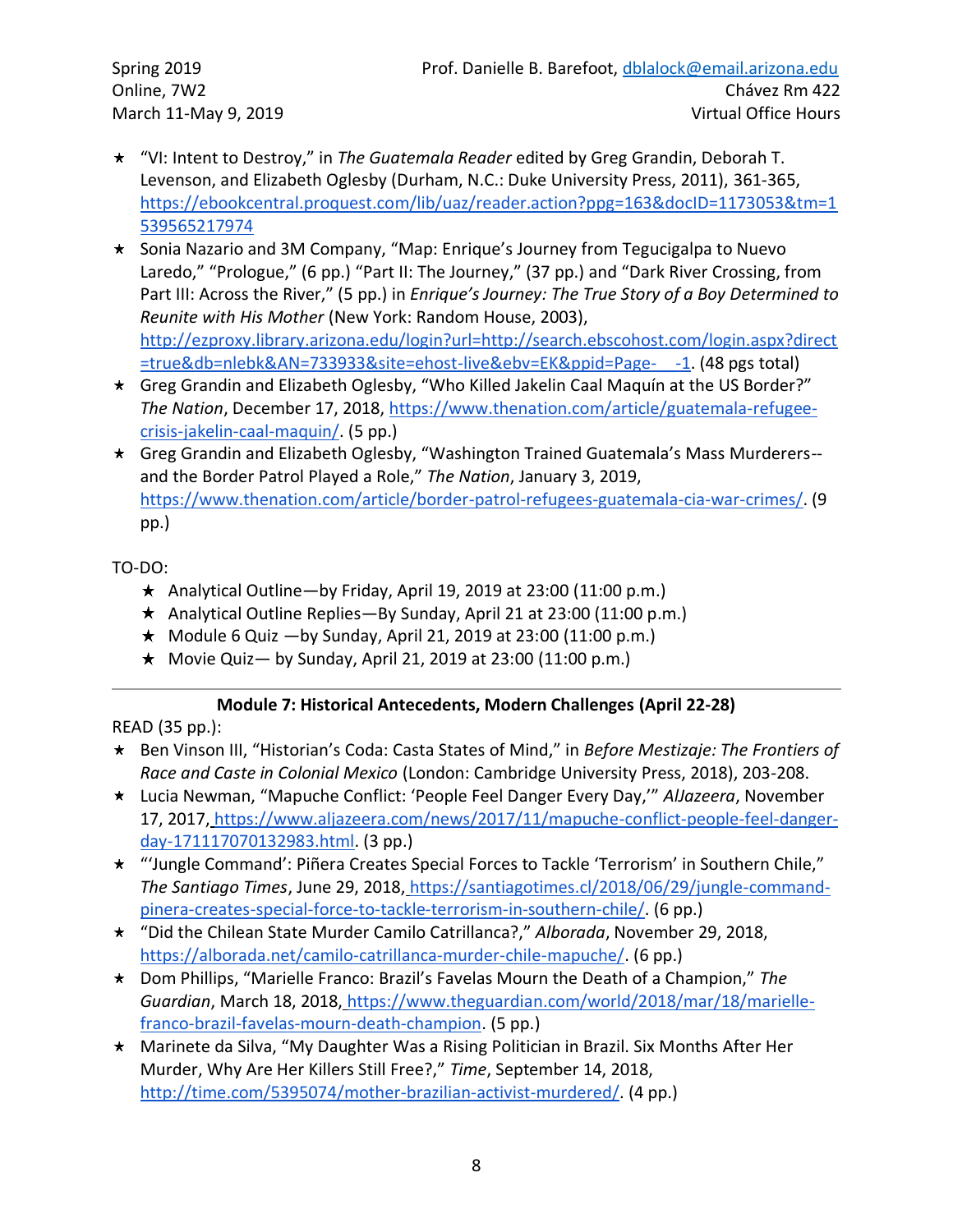Yesenia Barragan, "Ferguson is the Afterlife of Slavery in the Americas," *Telesur English*, September 20, 2014, [https://www.telesurenglish.net/opinion/Ferguson-is-the-Afterlife-of-](https://www.telesurenglish.net/opinion/Ferguson-is-the-Afterlife-of-Slavery-in-the-Americas-20140920-0031.html)[Slavery-in-the-Americas-20140920-0031.html.](https://www.telesurenglish.net/opinion/Ferguson-is-the-Afterlife-of-Slavery-in-the-Americas-20140920-0031.html) (6 pp.)

#### TO-DO:

- $\star$  Analytical Outline—by Friday, April 26, 2019 at 23:00 (11:00 p.m.)
- $\star$  Analytical Outline Replies—By Sunday, April 28 at 23:00 (11:00 p.m.)
- $\star$  Module 7 Quiz  $-$ by Sunday, April 28, 2019 at 23:00 (11:00 p.m.)

Optional Film**:**

*También la lluvia* (*Even the Rain*)[, https://www.imdb.com/title/tt1422032/.](https://www.imdb.com/title/tt1422032/) This film is not available through the UA Library, thus I chose not to require it. It is available on Netflix if you have access to an account and would like to watch it.

#### **Finals Week (April 29-May 9)**

TO-DO:

- $\star$  Final presentation (13%)—due by 17:00 (5:00 p.m.) on the date selected in the sign-up sheet
- $\star$  Interaction with at least 2 classmate presentations (3%)—due on the date the student registered for on the sign-up sheet due by 22:00 (10:00 p.m.)
- Research Proposal/Bibliography final draft (13%)—due by May 9, 2019 at 17:00 (5:00 pm)

## COURSE POLICIES

#### ACCOMMODATIONS

It is the University's goal that learning experiences be as accessible as possible. If you anticipate or experience physical or academic barriers based on disability or pregnancy, please let me know immediately so that we can discuss options. You are also welcome to contact Disability Resources (520-621-3268) to establish reasonable accommodations.

## ACADEMIC INTEGRITY

If you cheat or plagiarize, you will fail. No exceptions.<sup>5</sup>

## ABSENCE & CLASS PARTICIPATION

As this is an online course, there is no attendance policy. That said, you expected to participate by regularly logging on to D2L and by staying current on all course content, assignments, and due dates. Students will automatically receive an email if they do not sign in to D2L and access the course for 7 or more days. Your virtual attendance and participation is crucial to class

<sup>5</sup> All students will abide by the University of Arizona's Code of Academic Integrity [\(http://deanofstudents.arizona.edu/academicintegrity\)](http://deanofstudents.arizona.edu/academicintegrity) and the Department of History's plagiarism policy [\(http://history.arizona.edu/node/757\).](http://history.arizona.edu/node/757)) Any student who violates these policies **will automatically receive a failing grade in the course**. All students in this course should be familiar with this policy. If, even after having checked the websites, you still have doubts about what constitutes plagiarism, please ask.